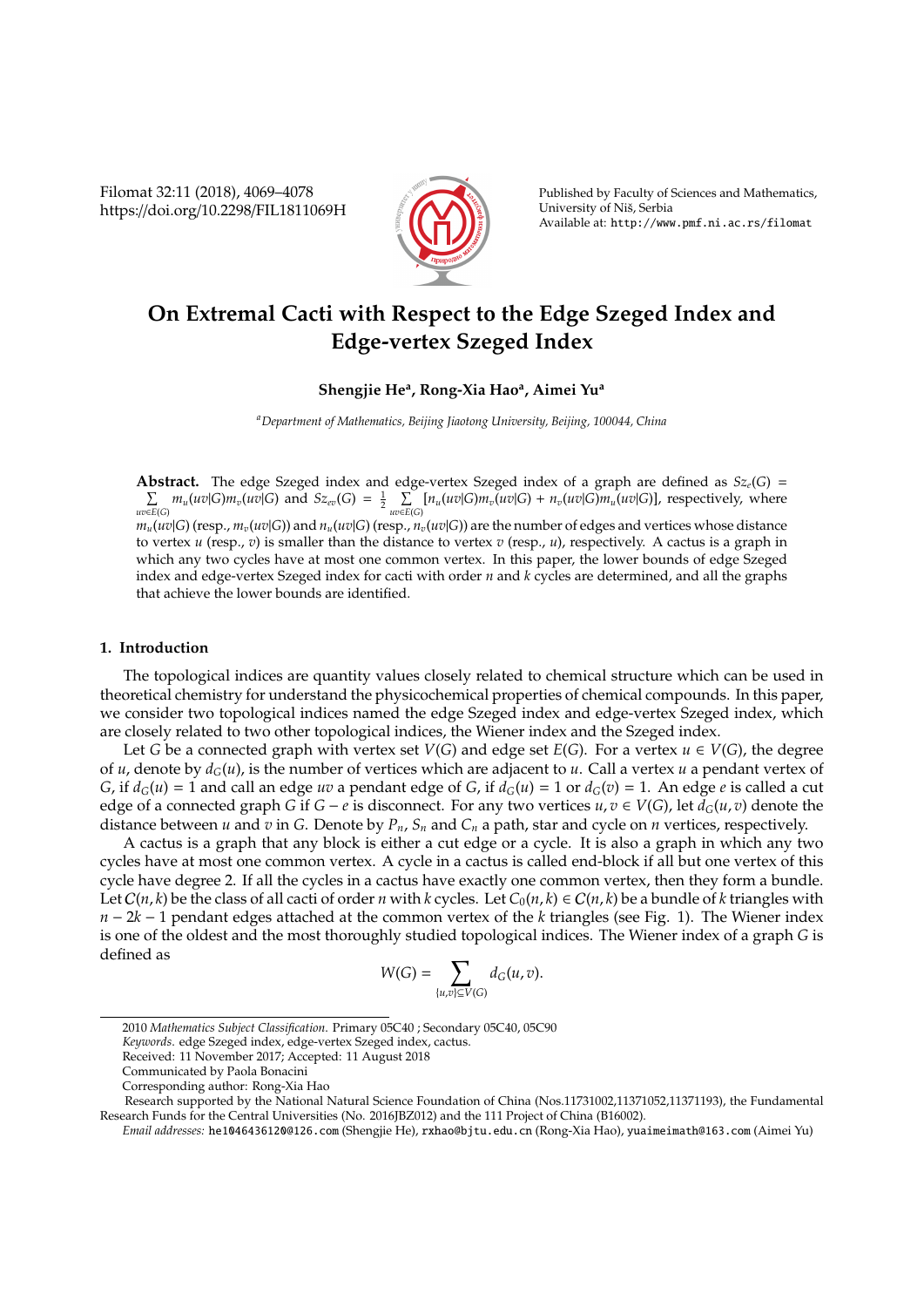This topological index has been stuided extensively and has been found applications in modelling physicochemical properties. The upper and lower bounds and other aspects of the Wiener index of many graphs have been fully studied; see, e.g., [4, 8, 9, 11, 12, 16, 22, 23, 26].

For any edge  $e = uv$  of  $G$ ,  $V(G)$  can be partitioned into three sets by comparing with the distance of the vertex in  $V(G)$  to  $u$  and  $v$ , and the three sets are as follows:

$$
N_u(e|G) = \{w \in V(G) : d_G(u, w) < d_G(v, w)\},
$$
\n
$$
N_v(e|G) = \{w \in V(G) : d_G(v, w) < d_G(u, w)\},
$$
\n
$$
N_0(e|G) = \{w \in V(G) : d_G(u, w) = d_G(v, w)\}.
$$

The number of vertices of  $N_u(e|G)$ ,  $N_v(e|G)$ , and  $N_0(e|G)$  are denoted by  $n_u(e|G)$ ,  $n_v(e|G)$  and  $n_0(e|G)$ , respectively. If *G* is a tree, then the formula  $W(G) = \sum$  $\sum_{e=uv\in E(G)}$  *n*<sub>*u*</sub>(*e*|*G*)*n*<sub>*v*</sub>(*e*|*G*) gives a long time known property of

the Wiener index.

According to the above formula and result, a new topological index, named by Szeged index, was introduced by Gutman [14], which is an extension of the Wiener index and defined by

$$
Sz(G) = \sum_{e=uv \in E(G)} n_u(e|G)n_v(e|G).
$$

Since it has been proved to be of great applications in the study of the modeling physicochemical properties of chemical compounds and drugs, the Szeged index has been studied extensively by many researchers, see, e.g., [5, 6, 8, 10, 17–19, 21, 24, 25, 27].

If  $e = uv$  is an edge of *G* and *w* is a vertex of *G*, then the distance between *e* and *w* is defined as  $d_G(e, w) = min{d_G(u, w), d_G(v, w)}$ . For  $e = uv \in E(G)$ , let  $M_u(e|G)$  be the set of edges whose distance to the vertex *u* is smaller than the distance to the vertex *v*, and *Mv*(*e*|*G*) be the set of edges whose distance to the vertex v is smaller than the distance to the vertex u. Set  $m_u(e|G) = |M_u(e|G)|$  and  $m_v(e|G) = |M_v(e|G)|$ . Gutman and Ashrafi [15] introduced an edge version of the Szeged index, named edge Szeged index. The edge Szeged index of *G* is defined as

$$
Sz_e(G) = \sum_{uv \in E(G)} m_u(uv|G) m_v(uv|G).
$$

The edge-vertex Szeged index [13] of *G* is defined as:

$$
Sz_{ev}(G) = \frac{1}{2} \sum_{uv \in E(G)} [n_u(uv|G)m_v(uv|G) + n_v(uv|G)m_u(uv|G)].
$$

In [15], some basic properties of the edge Szeged index were established by Gutman. It can be checked that the pendant edges make no contributions to the edge Szeged index of a graph. In [20], the edge Szeged index of the Cartesian product of graphs was computed. In [7], Cai and Zhou determined the *n*-vertex unicyclic graphs with the largest, the second largest, the smallest and the second smallest edge Szeged indices, respectively. In [24], Wang determined a lower bound of the Szeged index for cacti of order *n* with *k* cycles. In [4], Alaeiyan and Asadpour characterized the edge-vertex Szeged index of bridge graphs.

In this paper, we give the lower bounds of the edge Szeged index and edge-vertex Szeged index for cacti of order *n* with *k* cycles, and also characterize those graphs that achieve the lower bounds. Note that  $C(3,0) = {P_3}, C(3,1) = {C_3}, C(4,0) = {P_4}, S_4$  and  $C(4,1) = {C_4}, C_0(4,1)$ . By simple computations, among the graphs in C(4, 0), *S*<sup>4</sup> is the graph with minimum edge Szeged index and edge-vertex Szeged index, respectively. For the graphs in  $C(4, 1)$ ,  $Sz_e(C_4) < Sz_e(C_0(4, 1))$  and  $Sz_{ev}(C_4) > Sz_{ev}(C_0(4, 1))$ . So in this paper, we only consider the graphs with order  $n \geq 5$ . Our main result is the following Theorem 1.1.

**Theorem 1.1.** *For any*  $G \in C(n,k)$   $(n \geq 5)$ *, we have* 

$$
Sz_e(G) \geq 2kn + 2k^2 - 5k,
$$
  
\n
$$
Sz_{ev}(G) \geq \frac{1}{2}(n^2 - 3n + 3kn - 5k + 2),
$$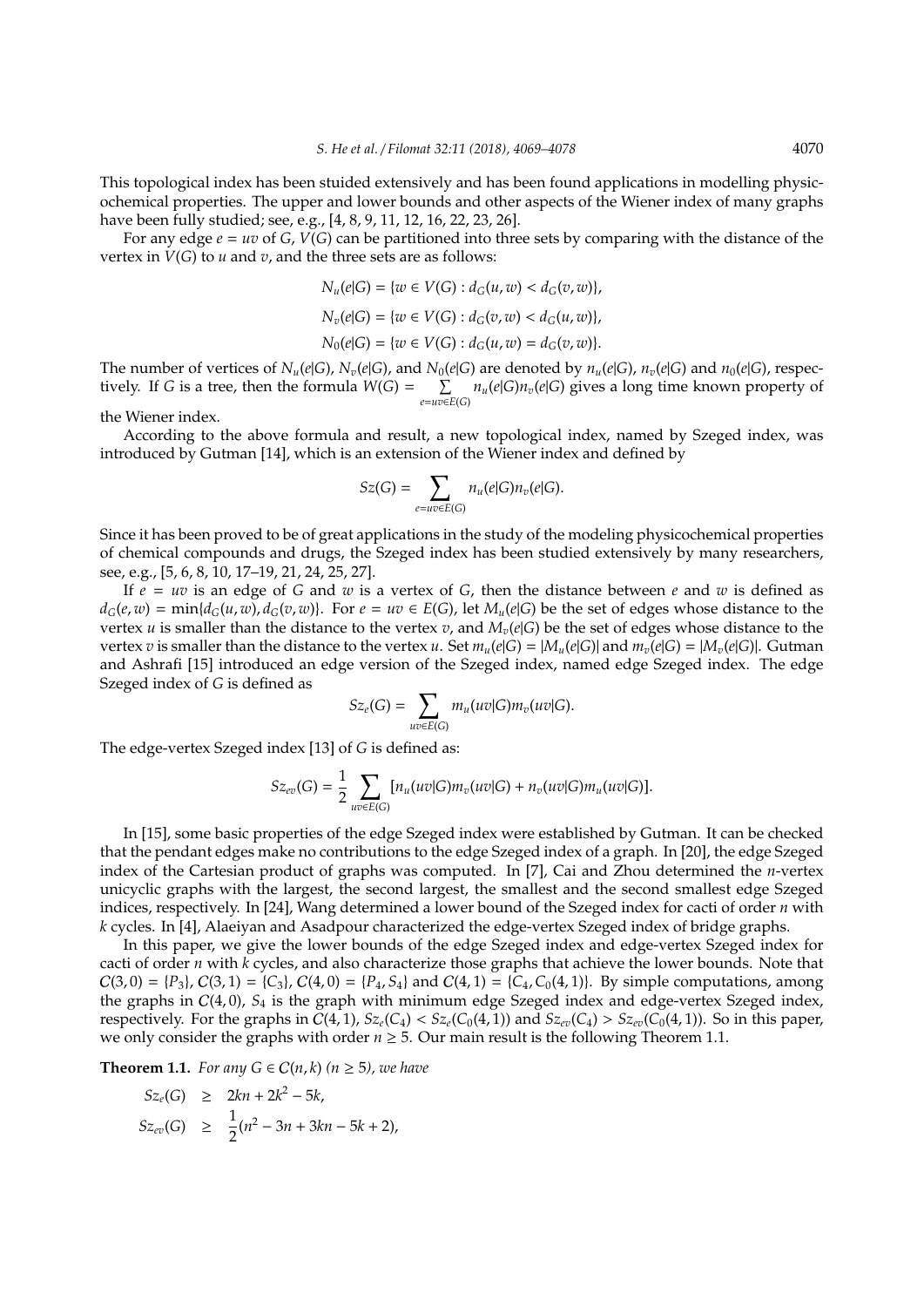*with equalities if and only if*  $G \cong C_0(n, k)$ *.* 

It is obvious that  $2kn + 2k^2 - 5k$  and  $3kn - 5k$  get the minimum values when  $k = 1$ . Thus we have the following corollary.

**Corollary 1.2.** *For any cactus*  $G \in C(n, k)$  *with*  $n \geq 5$  *and*  $k \neq 0$ *, we have* 

$$
Sz_e(G) \geq 2n - 3,
$$
  
\n
$$
Sz_{ev}(G) \geq \frac{1}{2}(n^2 - 3),
$$

*with equalities if and only if*  $G \cong C_0(n, 1)$ *.* 



Fig. 1.  $C_0(n, k)$ 

The rest of this paper is organized as follows. In Section 2, we establish two useful lemmas. In Section 3, we present some transformations of graphs, and use these transformations to prove Theorem 1.1. Section 4 is a conclusion.

## **2. Useful Lemmas**

In this section, we will introduce two useful lemmas which will be used frequently in next section. For short, for an edge  $e = uv$  of graph  $G$ , we denote

$$
u'(e|G) = n_u(e|G)m_v(e|G) \text{ and } m'_v(e|G) = n_v(e|G)m_u(e|G).
$$



**Lemma 2.1.** Let G and G' be the graphs shown as in Fig. 2, where G consists of G<sub>0</sub> and G<sub>1</sub> with a common vertex u, *and G*<sup>0</sup> *consists of G*<sup>0</sup> *and G*<sup>2</sup> *with a common vertex u. Then each of the followings holds: (i)* For any edge  $e = w_1w_2 \in E(G_0)$  and  $1 \le i \le 2$ , we have

$$
n_{w_i}(e|G) = n_{w_i}(e|G_0) + \delta(u)(|V(G_1)| - 1),
$$
  
\n
$$
m_{w_i}(e|G) = m_{w_i}(e|G_0) + \delta(u)|E(G_1)|,
$$

 $m'_i$ 

*where*

$$
\delta(u) = \begin{cases} 1, & u \in N_{w_i}(e|G_0); \\ 0, & otherwise. \end{cases}
$$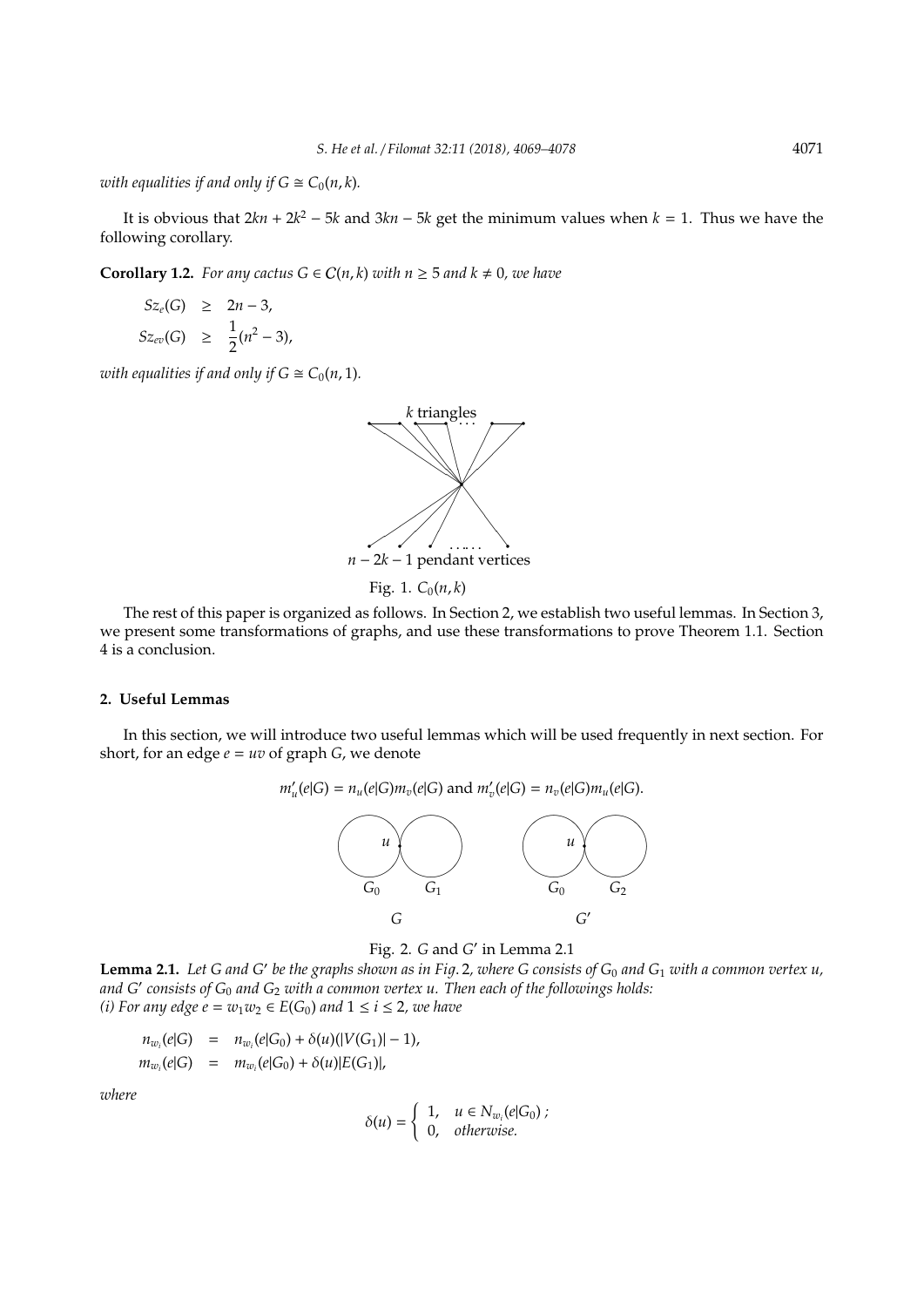$(iii)$  *If*  $|V(G_1)| = |V(G_2)|$  *and*  $|E(G_1)| = |E(G_2)|$ *, then* 

$$
\sum_{e=w_1w_2\in E(G_0)} m_{w_1}(e|G)m_{w_2}(e|G) = \sum_{e=w_1w_2\in E(G_0)} m_{w_1}(e|G')m_{w_2}(e|G'),
$$
  

$$
\sum_{e=w_1w_2\in E(G_0)} [m'_{w_1}(e|G) + m'_{w_2}(e|G)] = \sum_{e=w_1w_2\in E(G_0)} [m'_{w_1}(e|G') + m'_{w_2}(e|G')].
$$

*Proof.* For any edge  $e = w_1w_2 \in E(G_0)$  and any vertex  $w \in V(G_1)$ ,  $d_G(w_i, w) = d_{G_0}(w_i, u) + d_{G_1}(u, w)$ , which implies Lemma 2.1(i).

 $|X \cap B| = |V(G_1)| = |V(G_2)|$  and  $|E(G_1)| = |E(G_2)|$ , for any edge  $e = w_1w_2 ∈ E(G_0)$  and  $1 ≤ i ≤ 2$ , by Lemma 2.1(i),  $n_{w_i}(e|G) = n_{w_i}(e|G')$  and  $m_{w_i}(e|G) = m_{w_i}(e|G')$ . Hence Lemma 2.1(ii) holds.

**Definition 2.2.** Let G be a graph of order n with a cycle  $C_1 = v_1v_2 \cdots v_lv_1$ . Assume that  $G - E(C_l)$  has exactly l components  $G_1, G_2, \cdots, G_l$ , where  $G_i$  is the component of  $G - E(C_l)$  that contains  $v_i$  for  $1 \le i \le l$ . For  $1 \le i \le l$ , let *n*<sub>*i*</sub> = |*V*(*G*<sub>*i*</sub>)| *and m*<sub>*i*</sub> = |*E*(*G*<sub>*i*</sub>)|*. Let l* = 2*k or* 2*k* + 1*. Set m* =  $\sum_{i=1}^{l} m_i$  *and* 

$$
y_i = m_i + m_{i-1} + \dots + m_{i-k+1},
$$
  

$$
x_i = n_i + n_{i-1} + \dots + n_{i-k+1},
$$

*where the subscripts are taken modulo l.*

**Lemma 2.3.** Let G,  $x_i$ ,  $y_i$ ,  $n_i$  and  $m_i$  be defined as in Definition 2.2. For  $1 \le i \le l$ , denote  $e_i = v_i v_{i+1}$ , where the *subscripts are taken modulo l. Let*

$$
f(m,l) = \begin{cases} 2k(k-1)(m+k-1), & l = 2k, \\ k^2(2m+2k+1), & l = 2k+1, \end{cases}
$$

*and*

$$
g(n, m, l) = \begin{cases} 2k^2(n + m) - 2kn, & l = 2k, \\ 2k^2(n + m), & l = 2k + 1. \end{cases}
$$

*Then each of the followings holds:*

(i) 
$$
\sum_{e_i \in E(C_i)} m_{v_i}(e_i|G) m_{v_{i+1}}(e_i|G) = \begin{cases} f(m,l) + \sum_{i=1}^{2k} y_i(m-y_i), & l = 2k; \\ f(m,l) + \sum_{i=1}^{2k+1} y_i(m-m_{i-k}-y_i), & l = 2k+1. \end{cases}
$$

$$
(ii) \sum_{e_i \in E(C_i)} [m'_{v_i}(e_i|G) + m'_{v_{i+1}}(e_i|G)]
$$
  
= 
$$
\begin{cases} g(n, m, l) + \sum_{i=1}^{2k} [(x_i - k)(m - y_i) + y_i(n - x_i - k)], & l = 2k; \\ g(n, m, l) + \sum_{i=1}^{2k+1} [(x_i - k)(m - m_{i-k} - y_i) + y_i(n - n_{i-k} - x_i - k)], & l = 2k + 1. \end{cases}
$$

*(iii) Moreover, we have*

$$
\sum_{e_i \in E(C_i)} m_{v_i}(e_i|G) m_{v_{i+1}}(e_i|G) \ge f(m, l)
$$
\n
$$
\sum_{e_i \in E(C_i)} [m'_{v_i}(e_i|G) + m'_{v_{i+1}}(e_i|G)] \ge g(n, m, l),
$$
\n(2)

where equalities hold if and only if there is at most one positive integer among  $m_1, m_2, \cdots$  ,  $m_l$ .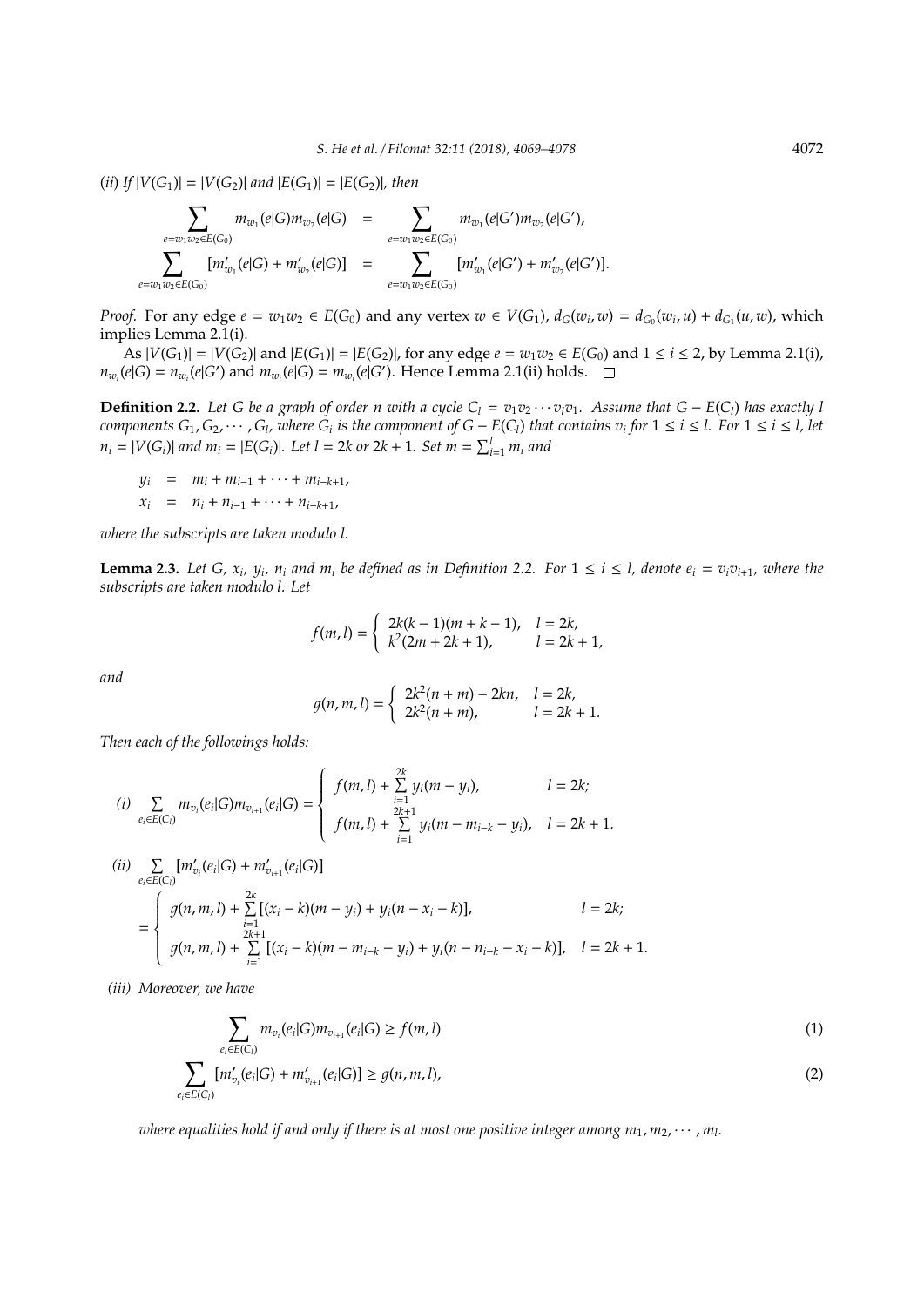*Proof.* Let *G* be a graph defined as in Definition 2.2. By Lemma 2.1(i), for any  $e \in E(C_l)$  and one end *v* of *e*, we have

$$
n_v(e|G) = \sum_{j \in N} n_j \quad \text{ and } \quad m_v(e|G) = m_v(e|C_l) + \sum_{j \in N} m_j,
$$

where  $N = \{j : v_j \in N_v(e|G)\}\)$ . So we have

$$
m_{v_i}(e_i|G)m_{v_{i+1}}(e_i|G) = \begin{cases} (y_i + k - 1)(m - y_i + k - 1), & l = 2k, \\ (y_i + k)(m - m_{i-k} - y_i + k), & l = 2k + 1, \end{cases}
$$
(3)

and

$$
m'_{v_i}(e_i|G) + m'_{v_{i+1}}(e_i|G) = \begin{cases} x_i(m-y_i+k-1) + (n-x_i)(y_i+k-1), & l = 2k, \\ x_i(m-m_{i-k}-y_i+k) + (n-n_{i-k}-x_i)(y_i+k), & l = 2k+1. \end{cases}
$$
(4)

By Equality (3), if *l* = 2*k*,

$$
\sum_{e_i \in E(C_i)} m_{v_i}(e_i|G) m_{v_{i+1}}(e_i|G) = \sum_{i=1}^{2k} (y_i + k - 1)(m - y_i + k - 1)
$$
  
= 
$$
\sum_{i=1}^{2k} \left[ m(k - 1) + (k - 1)^2 + y_i(m - y_i) \right]
$$
  
= 
$$
2k(k - 1)(m + k - 1) + \sum_{i=1}^{2k} y_i(m - y_i);
$$

if  $l = 2k + 1$ ,

$$
\sum_{e_i \in E(C_i)} m_{v_i}(e_i|G) m_{v_{i+1}}(e_i|G) = \sum_{i=1}^{2k+1} (y_i + k)(m - m_{i-k} - y_i + k)
$$
  
\n
$$
= k(2k+1)(m+k) + \sum_{i=1}^{2k+1} y_i(m - m_{i-k} - y_i) - \sum_{i=1}^{2k+1} km_{i-k}
$$
  
\n
$$
= k(2k+1)(m+k) + \sum_{i=1}^{2k+1} y_i(m - m_{i-k} - y_i) - km
$$
  
\n
$$
= k^2(2m + 2k + 1) + \sum_{i=1}^{2k+1} y_i(m - m_{i-k} - y_i).
$$

This justifies Lemma 2.3(i). By Equality (4), if *l* = 2*k*,

$$
\sum_{e_i \in E(C_i)} [m'_{v_i}(e_i|G) + m'_{v_{i+1}}(e_i|G)] = \sum_{i=1}^{2k} [x_i(m - y_i + k - 1) + (n - x_i)(y_i + k - 1)]
$$
  

$$
= \sum_{i=1}^{2k} [n(k - 1) + mk + m(x_i - k) + ny_i - 2x_iy_i]
$$
  

$$
= 2k^2(n + m) - 2kn + \sum_{i=1}^{2k} [(x_i - k)(m - y_i) + y_i(n - x_i - k)];
$$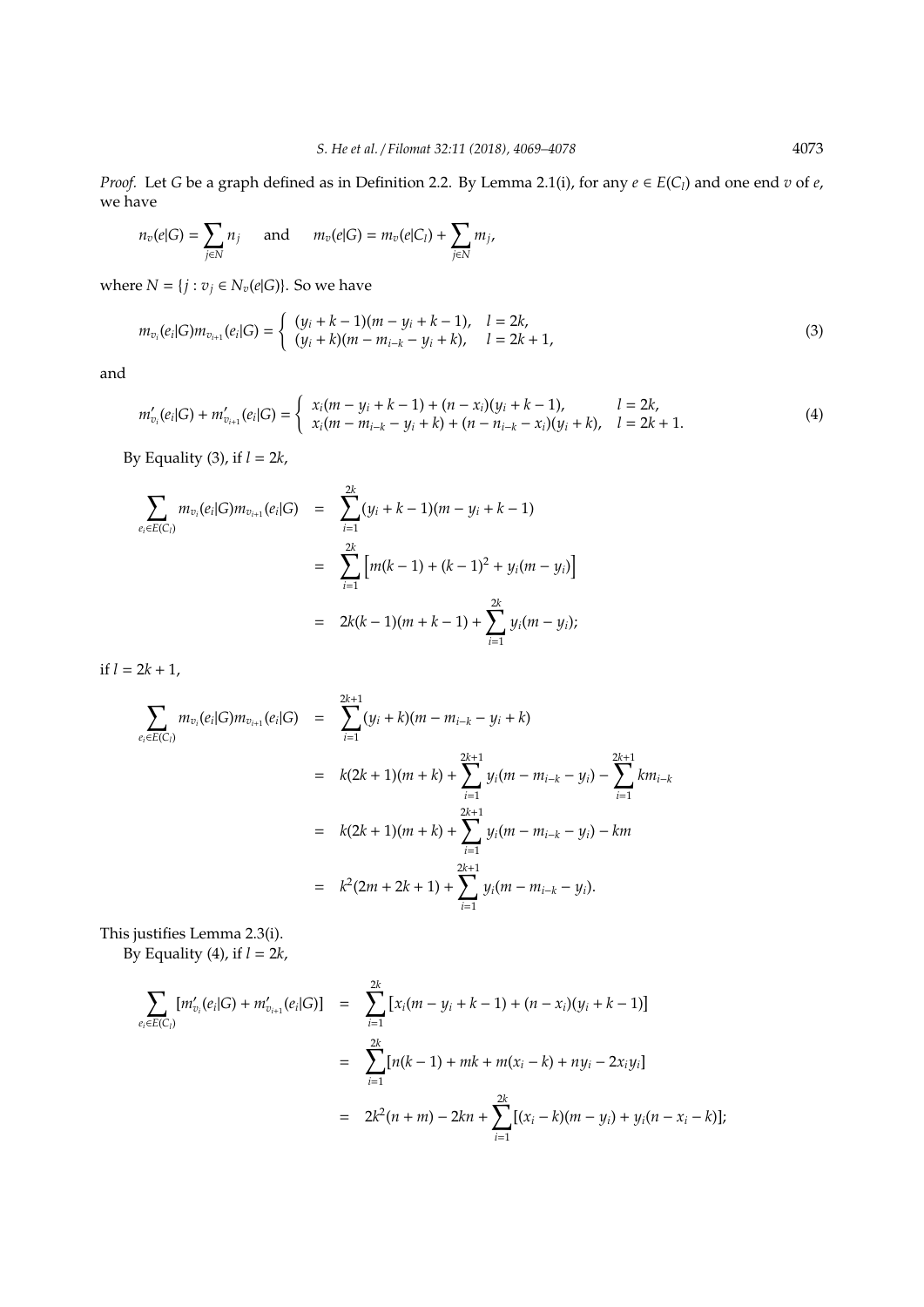$$
if l = 2k + 1,
$$
\n
$$
\sum_{e_i \in E(C_i)} [m'_{v_i}(e_i|G) + m'_{v_{i+1}}(e_i|G)]
$$
\n
$$
= \sum_{i=1}^{2k+1} [x_i(m - m_{i-k} - y_i + k) + (n - n_{i-k} - x_i)(y_i + k)]
$$
\n
$$
= \sum_{i=1}^{2k+1} [x_i(m - m_{i-k} - y_i) + y_i(n - n_{i-k} - x_i) - kn_{i-k} + kn]
$$
\n
$$
= \sum_{i=1}^{2k+1} [(k + x_i - k)(m - m_{i-k} - y_i) + y_i(n - n_{i-k} - x_i) - kn_{i-k} + kn]
$$
\n
$$
= \sum_{i=1}^{2k+1} [(x_i - k)(m - m_{i-k} - y_i) + y_i(n - n_{i-k} - x_i - k) + k(m + n - m_{i-k} - n_{i-k})]
$$
\n
$$
= \sum_{i=1}^{2k+1} [(x_i - k)(m - m_{i-k} - y_i) + y_i(n - n_{i-k} - x_i - k)] - \sum_{i=1}^{2k+1} k(m_{i-k} + n_{i-k})
$$
\n
$$
+ k(n + m)(2k + 1)
$$

$$
= \sum_{i=1}^{2k+1} [(x_i - k)(m - m_{i-k} - y_i) + y_i(n - n_{i-k} - x_i - k)] + 2k^2(n + m).
$$

This justifies Lemma 2.3(ii).

Let 1 ≤ *i* ≤ *l*. By definitions,  $y_i$ ,  $m - y_i$  and  $x_i - k$  are nonnegative integers; if  $l = 2k$ ,  $n - x_i - k ≥ 0$ ; if  $l = 2k + 1$ ,  $m - m_{i-k} - y_i \ge 0$  and  $n - n_{i-k} - x_i - k \ge 0$ . Moreover,  $x_i - k = 0$  if and only if  $y_i = 0$ ; if  $l = 2k$ , then  $n - x_i - k = 0$  if and only if  $m - y_i = 0$ ; if  $l = 2k + 1$ ,  $n - n_{i-k} - x_i - k = 0$  if and only if  $m - m_{i-k} - y_i = 0$ . Hence by Lemma 2.3(i) and (ii), Inequalities (1) and (2) hold. Furthermore, the equality in (2) holds if and only if the equality in (1) holds.

If there is at most one positive integer among  $m_1, m_2, \cdots, m_l$ , say  $m_1 \ge 0$  and  $m_i = 0$  for  $2 \le i \le l$ , then  $m - y_i = 0$  (or  $m - m_{i-k} - y_i = 0$ ) if  $1 \le i \le k$ , and  $y_i = 0$  if  $k + 1 \le i \le l$ . Then the equality in (1) holds. Without loss of generality, now we assume that  $m_1 > 0$  and  $m_i > 0$ . If  $l = 2k$  or  $2k + 1$ , by symmetry, assume that 1 < *j* ≤ *k* + 1. Then *y*1(*m* − *y*1) > 0 and the equality in (1) does not hold. This completes the proof of Lemma 2.3.  $\Box$ 

## **3. Cacti with Minimum Edge Szeged Index and Edge-vertex Szeged Index in** C**(***n*, *k***)**

In this section, we characterize several transformations of cacti which keep the order and the number of edges of the cacti, but decrease the edge Szeged index and edge-vertex Szeged index of the cacti. Using these transformations, we determine the lower bounds of the edge Szeged index and edge-vertex Szeged index of  $C(n, k)$  and those graphs that achieve the lower bounds.





Fig. 3. *G* and *G'* in Lemma 3.1<br>**Lemma 3.1.** Let *G* be a graph with order n and a cut edge u<sub>1</sub>u<sub>2</sub>, and *G'* be the graph obtained from *G* by contracting *the edge u*<sub>1</sub>*u*<sub>2</sub> *and attaching a pendant edge (which is also denoted by <i>u*<sub>1</sub>*u*<sub>2</sub>) at the contracting vertex; see Fig. 3. If  $d_G(u_i) \geq 2$  for  $i = 1, 2$ , we have  $Sz_e(G') < Sz_e(G)$  and  $Sz_{ev}(G') < Sz_{ev}(G)$ .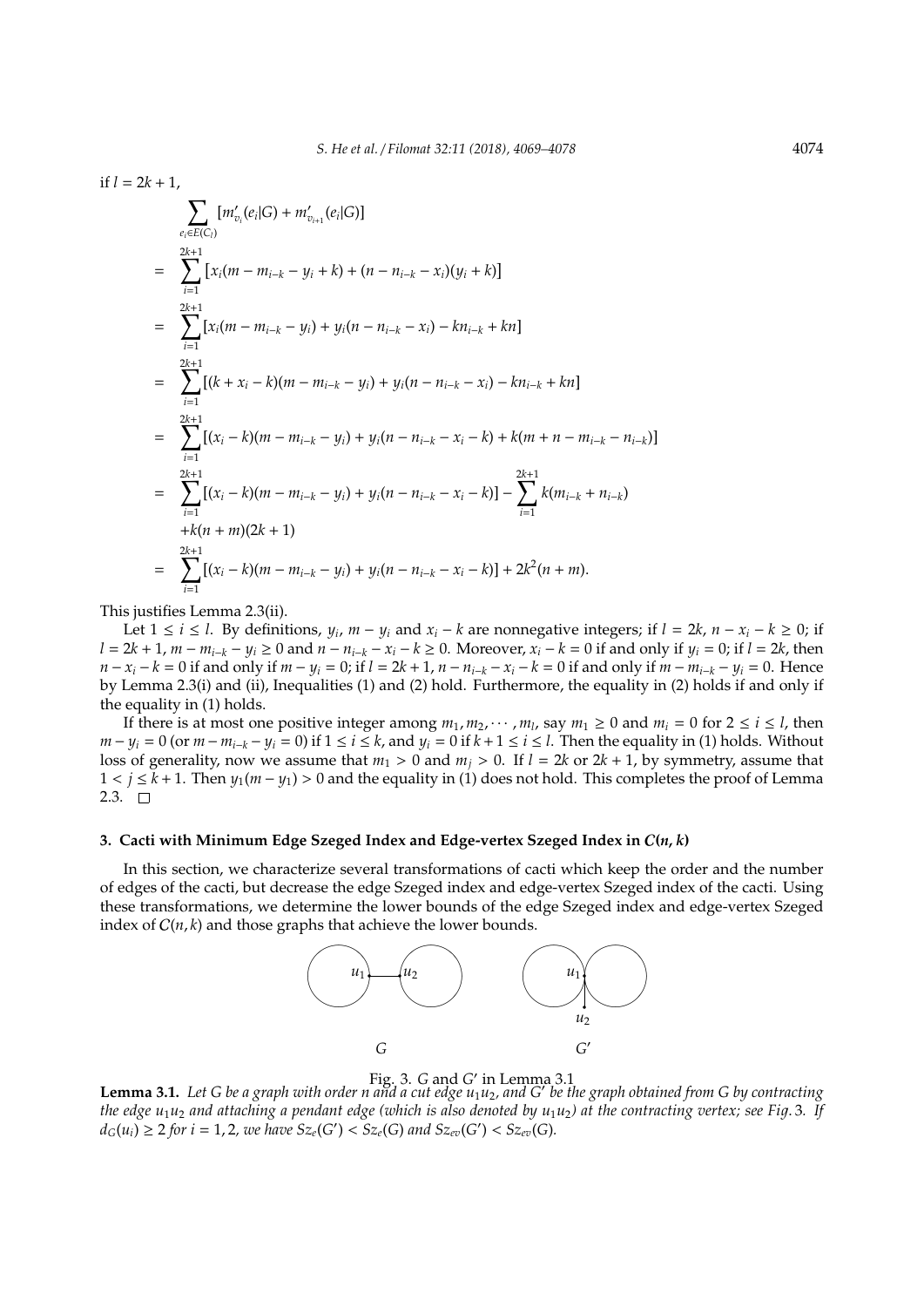*Proof.* Let  $G_1$  and  $G_2$  be the components of  $G - u_1u_2$  that contain  $u_1$  and  $u_2$ , respectively. By Lemma 2.1(ii), we have

$$
\sum_{e=uv\in E(G_1)\cup E(G_2)} m_u(e|G)m_v(e|G) = \sum_{e=uv\in E(G_1)\cup E(G_2)} m_u(e|G')m_v(e|G'),
$$
  

$$
\sum_{e=uv\in E(G_1)\cup E(G_2)} m'_u(e|G) + m'_v(e|G) = \sum_{e=uv\in E(G_1)\cup E(G_2)} m'_u(e|G') + m'_v(e|G').
$$

Hence by definitions and Lemma 2.1(ii), we have

$$
Sz_e(G) - Sz_e(G') = m_{u_1}(u_1u_2|G)m_{u_2}(u_1u_2|G) - m_{u_1}(u_1u_2|G')m_{u_2}(u_1u_2|G')
$$
  
\n
$$
= |E(G_1)||E(G_2)| - 0,
$$
  
\n
$$
2(Sz_{ev}(G) - Sz_{ev}(G')) = m'_{u_1}(u_1u_2|G) + m'_{u_2}(u_1u_2|G) - m'_{u_1}(u_1u_2|G') - m'_{u_2}(u_1u_2|G')
$$
  
\n
$$
= (|V(G_1)||E(G_2)| + |V(G_2)||E(G_1)|) - 0 - (|E(G_1)| + |E(G_2)|)
$$
  
\n
$$
= (|V(G_1)| - 1)|E(G_2)| + (|V(G_2)| - 1)|E(G_1)|.
$$

As  $d_G(u_i) \ge 2$  for  $1 \le i \le 2$ , we have  $|V(G_i)| \ge 2$  and  $|E(G_i)| \ge 1$ . Hence  $Sz_e(G') < Sz_e(G)$  and  $Sz_{ev}(G')$  $Sz_{ev}(G). \square$ 

**Lemma 3.2.** Let G be a graph of order n with a cycle  $C_1 = v_1v_2 \cdots v_iv_1$ . Assume that  $G - E(C_1)$  has exactly l *components*  $G_1, G_2, \cdots, G_l$ , where  $G_i$  is the component of  $G - E(C_l)$  that contains  $v_i$  for  $1 \le i \le l$ . Let

$$
G' = G - \bigcup_{i=2}^{l} \{ wv_i : w \in N_{G_i}(v_i) \} + \bigcup_{i=2}^{l} \{ wv_1 : w \in N_{G_i}(v_i) \}.
$$

Then  $Sz_e(G') \leq Sz_e(G)$  and  $Sz_{ev}(G') \leq Sz_{ev}(G)$  with equalities if and only if  $C_l$  is an end-block, that is,  $G \cong G'$ .

*Proof.* By Lemma 2.1(ii), we have

$$
\sum_{e=uv \notin E(C_i)} m_u(e|G) m_v(e|G) = \sum_{e=uv \notin E(C_i)} m_u(e|G') m_v(e|G'),
$$
  

$$
\sum_{e=uv \notin E(C_i)} [m'_u(e|G) + m'_v(e|G)] = \sum_{e=uv \notin E(C_i)} [m'_u(e|G') + m'_v(e|G')].
$$

So

$$
Sz_e(G) - Sz_e(G') = \sum_{e=uv \in E(C_l)} m_u(e|G) m_v(e|G) - \sum_{e=uv \in E(C_l)} m_u(e|G') m_v(e|G'),
$$

$$
2(Sz_{ev}(G)-Sz_{ev}(G'))=\sum_{e=uv\in E(C_i)}[m'_u(e|G)+m'_v(e|G)]-\sum_{e=uv\in E(C_i)}[m'_u(e|G')+m'_v(e|G')].
$$

Then by Lemma 2.3(iii), Lemma 3.2 holds immediately .  $\Box$ 



Fig. 4. *G* and *G'* in Lemma 3.3

**Lemma 3.3.** Let G be a graph of order n with an end-block  $C_r = v_1v_2 \cdots v_rv_1$  ( $r \ge 5$ ), and  $G' = G - \{v_2v_3, v_{r-1}v_r\}$  +  $\{v_1v_3, v_1v_{r-1}\}\$ ; see Fig. 4. If  $d_G(v_1) \geq 2$ , we have  $Sz_e(G') < Sz_e(G)$  and  $Sz_{ev}(G') < Sz_{ev}(G)$ .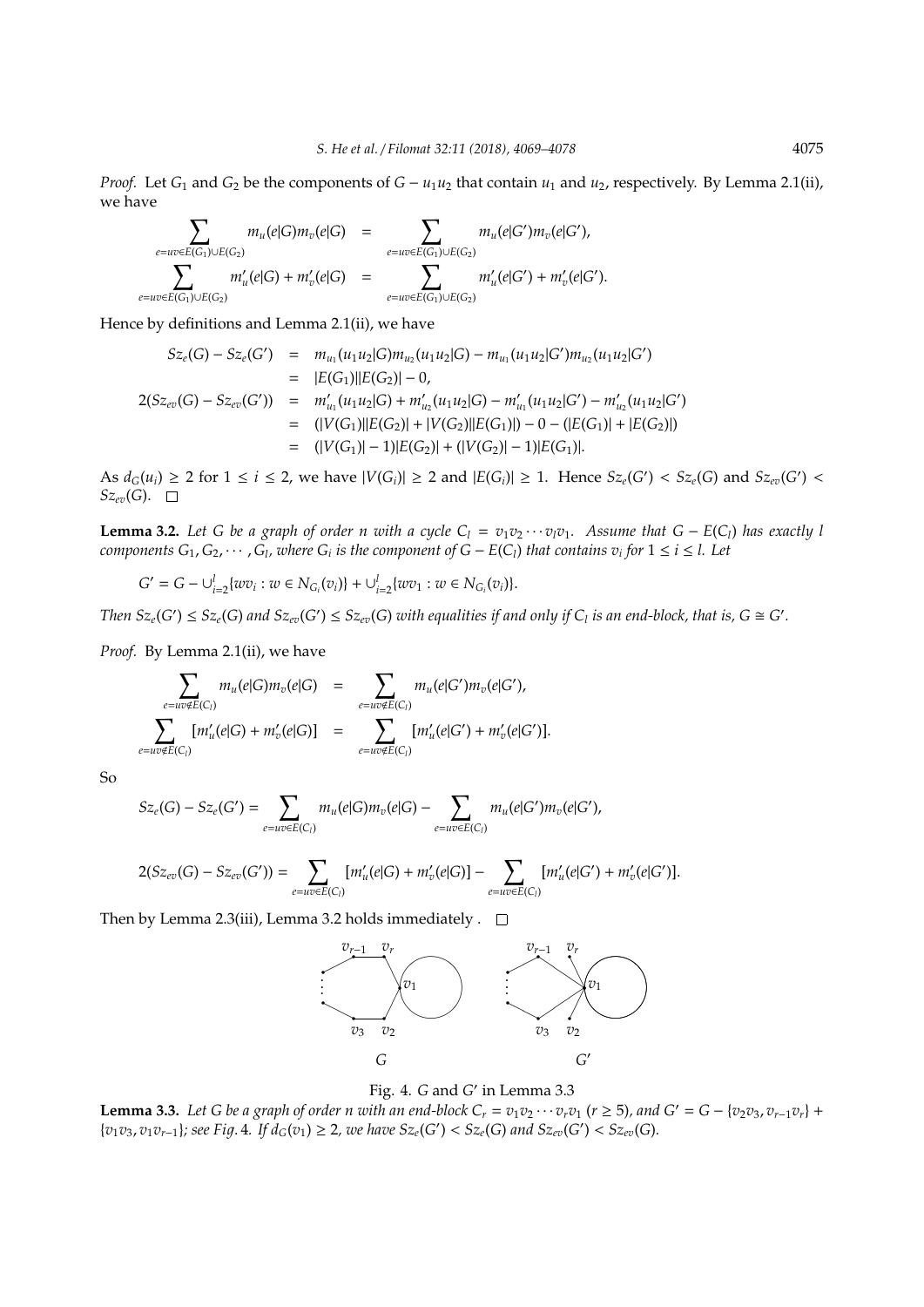*Proof.* Let  $E' = E(C_r) - \{v_2v_3, v_{r-1}v_r\} + \{v_1v_3, v_1v_{r-1}\}$  (where  $E' \subseteq E(G')$ ) and  $m = |E(G) \setminus E(C_r)|$ . By Lemma 2.1(ii), we have

$$
Sz_e(G) - Sz_e(G') = \sum_{e=xy \in E(C_r)} m_x(e|G) m_y(e|G) - \sum_{e=xy \in E'} m_x(e|G') m_y(e|G'),
$$
\n(5)

$$
2(Sz_{ev}(G) - Sz_{ev}(G')) = \sum_{e=xy \in E(C_r)} [m'_x(e|G) + m'_y(e|G)] - \sum_{e=xy \in E'} [m'_x(e|G') + m'_y(e|G')].
$$
\n(6)

As  $v_1v_j$  ( $j \in \{2, r\}$ ) is a pendant edge of *G'*, we have

$$
m_{v_1}(v_1v_j|G')m_{v_j}(v_1v_j|G') = 0 \text{ and } m'_{v_1}(v_1v_j|G') + m'_{v_j}(v_1v_j|G') = m + r - 1. \tag{7}
$$

By Lemma 2.3(iii) and Equalities (5) and (7), we have

$$
Sz_e(G) - Sz_e(G') = f(m, r) - f(m + 2, r - 2)
$$
  
= 
$$
\begin{cases} 2k(k - 1)(m + k - 1) - 2(k - 1)(k - 2)(m + k), & r = 2k, \\ k^2(2m + 2k + 1) - (k - 1)^2(2m + 2k + 3), & r = 2k + 1. \end{cases}
$$
  
= 
$$
\begin{cases} 2(k - 1)(2m + k), & r = 2k, \\ 2k^2 + (4k - 3) + 2m(2k - 1), & r = 2k + 1. \end{cases}
$$

Since  $r \geq 5$ , we have  $k \geq 2$ , and so  $Sz_e(G') < Sz_e(G)$ .

By Lemma 2.3(iii) and Equalities (6) and (7), we have

$$
2(Sz_{ev}(G) - Sz_{ev}(G'))
$$
  
=  $g(n, m, r) - g(n, m + 2, r - 2) - 2(m + r - 1)$   
=  $\begin{cases} 2k^2(m + n) - 2kn - 2(k - 1)^2(m + n + 2) + 2n(k - 1) - 2(m + 2k - 1), & r = 2k \\ 2k^2(m + n) - 2(k - 1)^2(m + n + 2) - 2(m + 2k), & r = 2k + 1. \end{cases}$   
=  $\begin{cases} 4m(k - 1) + 2n(k - 2) + 2k(n - 2k) + 4k - 2, & r = 2k \\ 4m(k - 1) + 2n(k - 1) + 2k(n - 2k) + 4k - 4, & r = 2k + 1. \end{cases}$ 

Thus we have  $Sz_{ev}(G') < Sz_{ev}(G)$ .



Fig. 5. *G* and *G'* in Lemma 3.4

**Lemma 3.4.** Let G be a graph with order n ( $n \ge 5$ ) and an end-block  $C_4 = v_1v_2v_3v_4v_1$ , and  $G' = G - \{v_2v_3, v_3v_4\} +$  ${v_2v_4, v_1v_3}$ ; see Fig. 5. Then we have  ${Sz_e(G') < Sz_e(G)}$  and  ${Sz_{ev}(G') < Sz_{ev}(G)}$ .

*Proof.* Let  $E' = \{v_1v_2, v_1v_3, v_1v_4, v_2v_4\} \subseteq E(G')$  and  $|E(G) \setminus E(C_4)| = m$ . By Lemma 2.1(ii), we have

$$
Sz_e(G) - Sz_e(G') = \sum_{e=xy \in E(C_4)} m_x(e|G) m_y(e|G) - \sum_{e=xy \in E'} m_x(e|G') m_y(e|G'),
$$

$$
2(Sz_{ev}(G)-Sz_{ev}(G'))=\sum_{e=xy\in E(C_4)}[m'_x(e|G)+m'_y(e|G)]-\sum_{e=xy\in E'}[m'_x(e|G')+m'_y(e|G')].
$$

As  $v_1v_3$  is a pendant edge of  $G'$ , we have

$$
m_{v_1}(v_1v_3)G'm_{v_3}(v_1v_3)G') = 0 \text{ and } m'_{v_1}(v_1v_3)G') + m'_{v_3}(v_1v_3)G' = 3 + m.
$$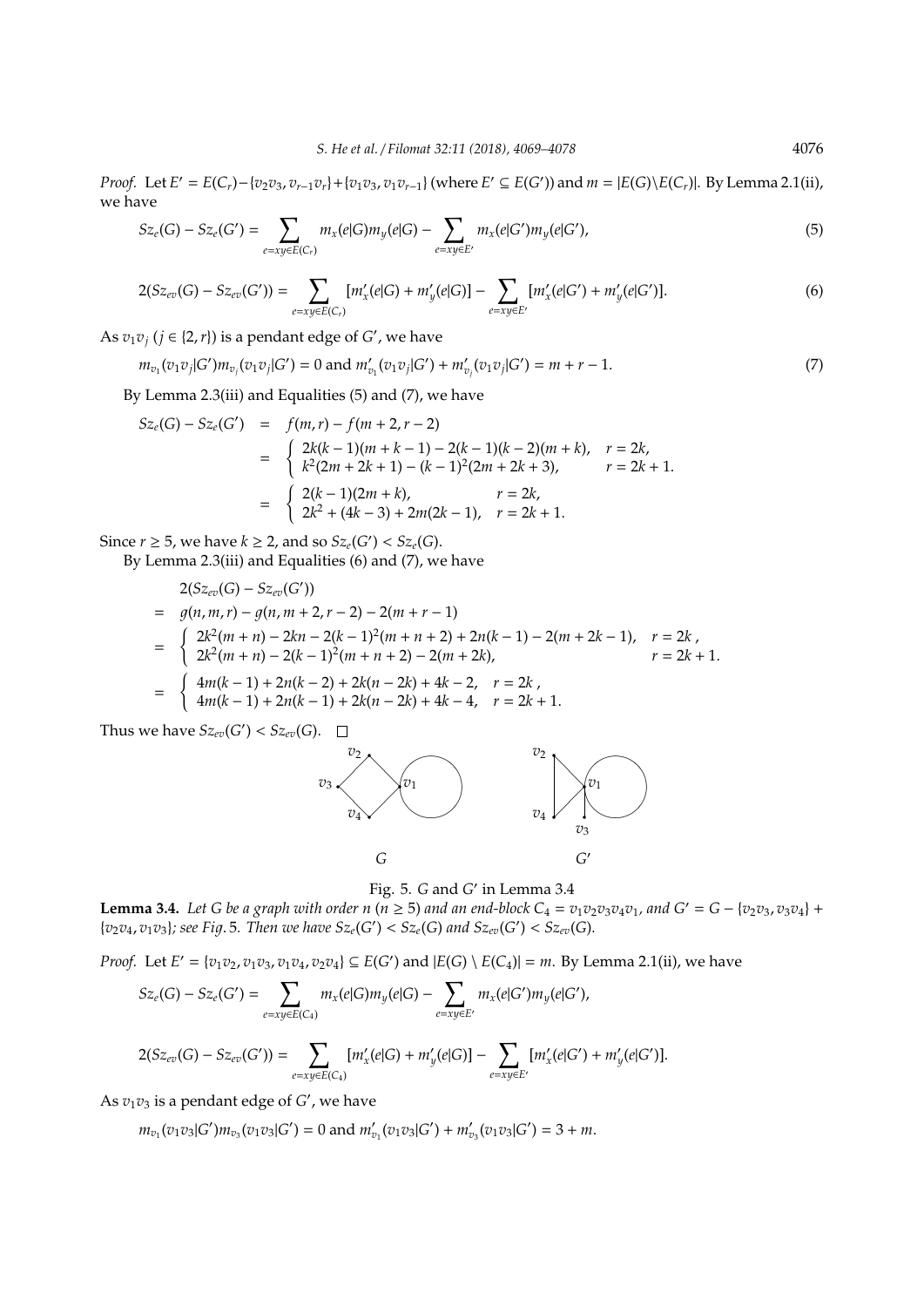By Lemma 2.3(iii), we have

$$
Sz_{e}(G) - Sz_{e}(G') = f(m, 4) - f(m + 1, 3) = 4(m + 1) - (2m + 5) = 2m - 1,
$$
  
\n
$$
2[Sz_{ev}(G) - Sz_{ev}(G')] = g(n, m, 4) - g(n, m + 1, 3)
$$
  
\n
$$
= 4n + 8m - 2(n + m + 1) - (m + 3)
$$
  
\n
$$
= 2n + 5m - 5.
$$

Since *n* ≥ 5, *m* ≥ 1. Hence, we have our conclusions.  $□$ 

**Proof of Theorem 1.1.** Suppose that *G* is the graph that has minimum edge Szeged index (resp., edgevertex Szeged index ) in  $C(n, k)$   $(n \ge 5)$ . Then there is no graph  $G' \in C(n, k)$  such that  $Sz_e(G') < Sz_e(G)$  (resp.,  $Sz_{ev}(G') < Sz_{ev}(G)$ ). By Lemma 3.1, all the cut edges of  $G$  are pendant edges. By Lemma 3.2, all the cycles of *G* are end-blocks. So *G* must be a graph obtained from a bundle of *k* cycles by attaching pendant edges to the common vertex of the *k* cycles. By Lemmas 3.3 and 3.4, the length of any cycle of *G* is 3. Hence  $G \cong C_0(n, k)$ . By Lemma 2.3, we have

$$
Sz_e(C_0(n,k)) = kf(n+k-4,3) = 2k(n+k-4) + 3k = 2kn + 2k^2 - 5k,
$$
  
\n
$$
2Sz_{ev}(C_0(n,k)) = kg(n, n+k-4,3) + (n+k-2)(n-2k-1)
$$
  
\n
$$
= 2k(2n+k-4) + (n+k-2)(n-2k-1)
$$
  
\n
$$
= n^2 - 3n + 3kn - 5k + 2.
$$

The proof is completed.

# **4. Conclusions**

In this paper, the edge Szeged index and edge-vertex Szeged index on cactus are discussed. The extremal graphs with minimum edge Szeged index and edge-vertex Szeged index in the class of all cacti with *n* vertices and given number of cycles are obtained. For further study, it would be interesting to determine the extremal graph that has the maximum edge Szeged and edge-vertex Szeged index in these class of cacti. Moreover, it would be meaningful to study the edge szeged index and edge-vertex Szeged index of other kinds of graphs.

#### **Acknowledgements**

The authors would like to thank the editor and the anonymous reviewers for their valuable suggestions.

### **References**

- [1] W. Rudin, Real and Complex Analysis, (3rd edition), McGraw-Hill, New York, 1986.
- [2] J. A. Goguen, L-fuzzy sets, Journal of Mathematical Analysis and Applications 18 (1967) 145–174.
- [3] P. Erdös, S. Shelah, Separability properties of almost-disjoint families of sets, Israel Journal of Mathematics 12 (1972) 207–214.
- [4] M. Alaeiyan, J. Asadpour, The vertex-edge Szeged index of bridge graphs, World Applied Sciences Journal. 14 (8) (2011) 1254– 1257.
- [5] T. Al-Fozan, P. Manuel, I. Rajasingh, R.S. Rajan, Computing Szeged index of certain nanosheets using partition technique, MATCH Commun. Math. Comput. Chem. 72 (2014) 339–353.
- [6] M. Aouchiche, P. Hansen, On a conjecture about the Szeged index, Eur. J. Comb. 31 (2010) 1662–1666.
- [7] X. Cai, B. Zhou, Edge Szeged index of unicyclic graphs, MATCH Commun. Math. Comput. Chem. 63 (2010) 133–144.
- [8] L. Chen, X. Li, M. Liu, The (revised) Szeged index and the Wiener index of a nonbipartite graph, Eur. J. Comb. 36 (2014a) 237–246.
- [9] H. Deng, The trees on  $n \ge 9$  vertices with the first to seventeenth greatest Wiener indices are chemical trees, MATCH Commun. Math. Comput. Chem. 57 (2007) 393–402.
- [10] A. Dobrynin, Graphs having the maximal value of the Szeged index, Croat. Chem. Acta. 70 (1997) 819–825.
- [11] A. Dobrynin, R. Entringer, I. Gutman, Wiener index of trees: theory and applications, Acta Appl. Math. 66 (2001) 211–249.
- [12] H. Dong, B. Zhou, Maximum Wiener index of unicyclic graphs with fixed maximum degree, Ars Comb. 103 (2012) 407–416.
- [13] M. Faghani, A.R. Ashrafi, Revised and edge revised Szeged indices of graphs, Ars Math. Contemp. 7 (1) (2014) 153–160.
- [14] I. Gutman, A formula for the Wiener number of trees and its extension to graphs containing cycles, Graph Theory Notes N. Y. 27 (1994) 9–15.